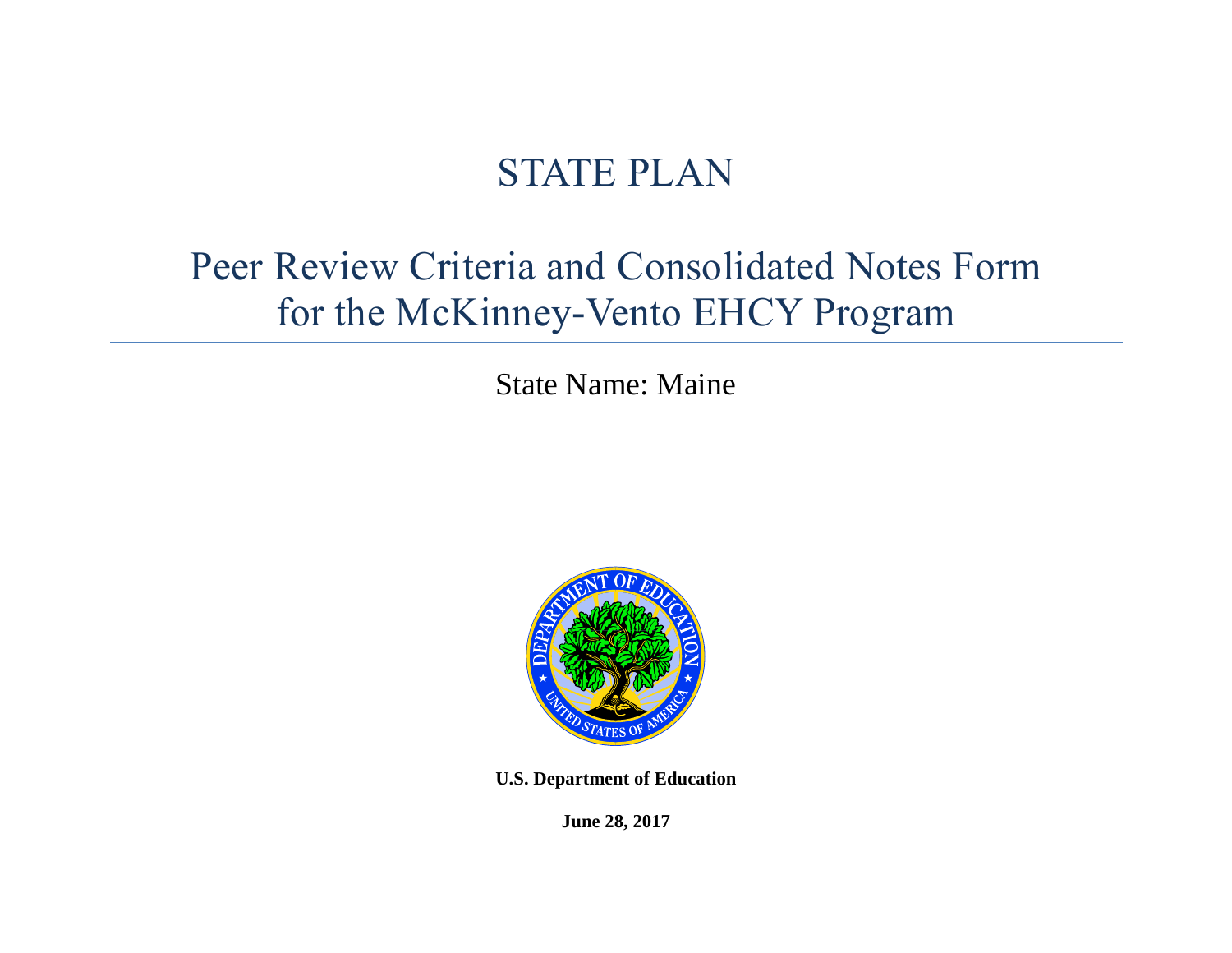#### Background

Peer reviewers will apply their professional judgment and experiences when responding to the questions in response to the criteria below. Consistent with section 1111(a)(4)(C) of the Elementary and Secondary Education Act, peer reviewers will conduct an objective review of State plans in their totality and out of respect for State and local judgments, with the goal of supporting State- and local-led innovation and providing objective feedback on the technical, educational, and overall quality of a State plan, including the validity and reliability of each element of the plan. Reviewer responses to the questions inform the written determination of the Secretary regarding the State plan.

#### Role of the Peer Reviewers

- Each peer reviewer will independently review a consolidated State plan in accordance to the criteria for Title VII, Subtitle B of the McKinney-Vento Homeless Assistance Act's Education for Homeless Children and Youth Program (EHCY). Each reviewer will record their responses to the questions, will note where changes may be necessary for an SEA to fully address statutory and regulatory requirements, and may also present suggestions for improving the plan or to highlight best practices. Each peer will create individual recommendations to guide the remote review. These are submitted to the Department but will not be shared with the State.
- A panel of peer reviewers will meet remotely to discuss each SEA's plan. The panel of peer reviewers will generate one set of peer review notes that reflects their collective review and evaluation of the SEA's State plan, but the panel is not required to reach consensus. The notes should reflect all reviewer perspectives on each item.

After the peer review is completed, each SEA will receive the final peer review notes that include the peer reviewers' responses to the questions and any recommendations to improve the SEA's State plan in the sections that the peers reviewed. The peer review notes serve two purposes: 1) they constitute the official record of the peer review panel's responses to questions regarding how an SEA's State plan addresses the statutory and regulatory requirements; and 2) they provide technical assistance to the SEA on how to improve its plan. The peer review notes also serve as recommendations to the Secretary to determine what, if any, additional information to request from the SEA. Taking into consideration the peer reviewers' recommendations, the Department will provide feedback to each SEA that outlines the areas the SEA must address, if any, prior to the Secretary's approving its State plan. If a plan cannot be approved, the Department will offer the State an opportunity to revise and resubmit its plan and have a hearing, consistent with ESEA section 8451.

Consistent with ESEA section 1111(a)(5), the Department will make publicly available all peer review guidance, training, and final peer panel notes. The names of peer reviewers will be made publicly available at the completion of the review of all State Plans, though the peer reviewers for any individual State will not be made available.

#### **How to Use This Document**

The reviewer criteria is intended to 1) support States as they develop their consolidated State plans, and 2) inform peer review teams as they evaluate each State plan. This document outlines required elements in order for an SEA to fully address the applicable statutory and regulatory requirements. If an SEA has provided insufficient information for peer reviewers to determine whether any question is fully addressed, peer reviewers should indicate that the SEA has not fully addressed that requirement and identify what additional information or clarification may be needed.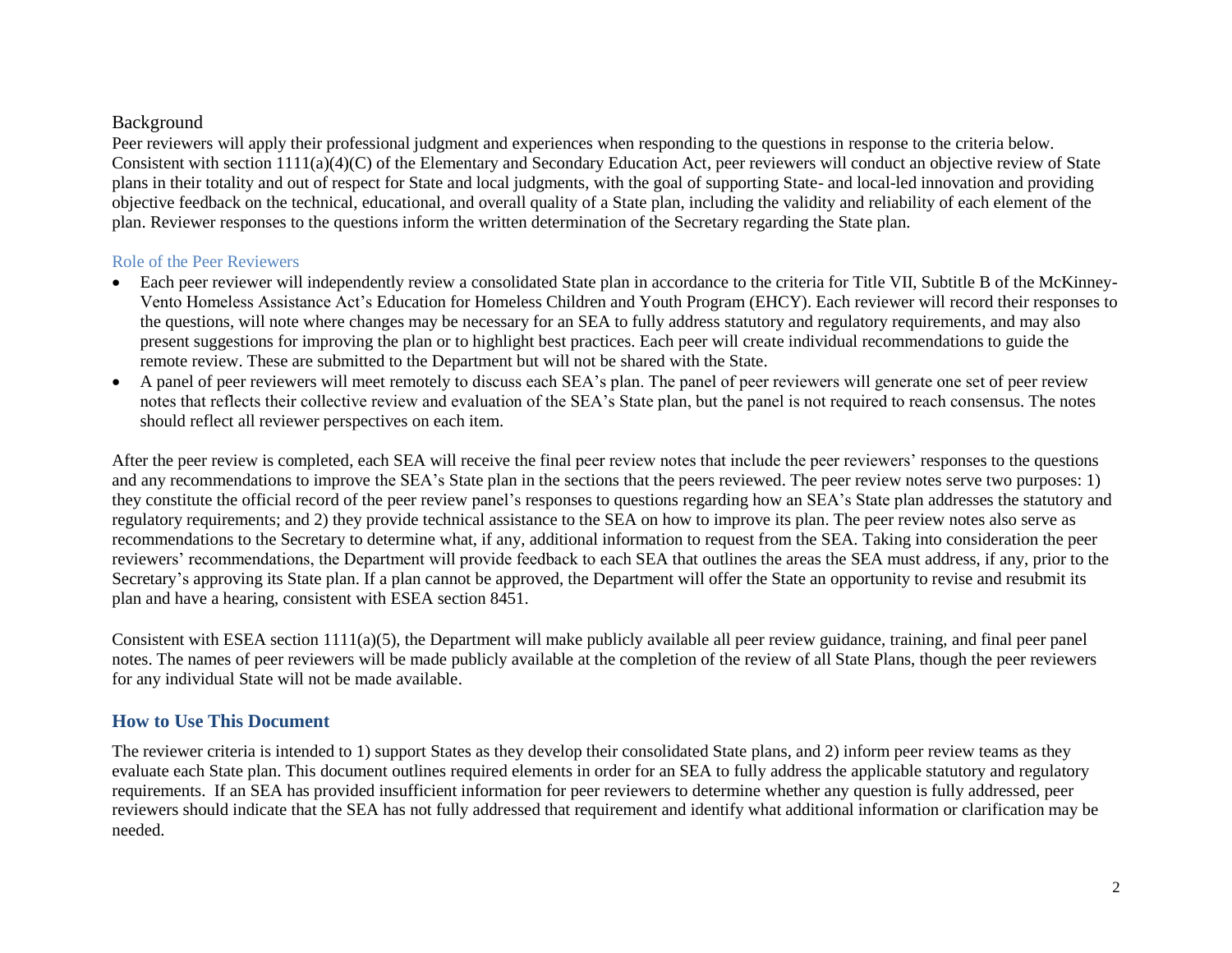#### **Instructions**

Each peer reviewer should include individual review notes in the space provided below each State plan requirement. For each State plan requirement, a peer reviewer will provide:

- Peer Analysis: Describe the peer reviewer's justification for why an SEA did or did not meet the requirements;
- Strengths: Summarize strengths of the SEA's response to the State plan requirement;
- Limitations: Summarize the limitations of an SEA's response to the State plan requirement, including issues, lack of clarity, and possible technical assistance suggestions;
- Overall Determination: Determine if the SEA met the State plan requirement (indicated by Yes/No); and
	- o If the peer reviewer indicates 'no' above, the peer must describe the specific information or clarification that a State must provide in order to meet the requirement.

The peer reviewer notes should address all of the required elements of each State plan requirement in this document, but do not need to address each element individually (*i.e.*, the peer notes should holistically look at I.5 the Strategies to Address Other Problems, incorporating each of the five identified items in this element but do not need to individually respond to each item ).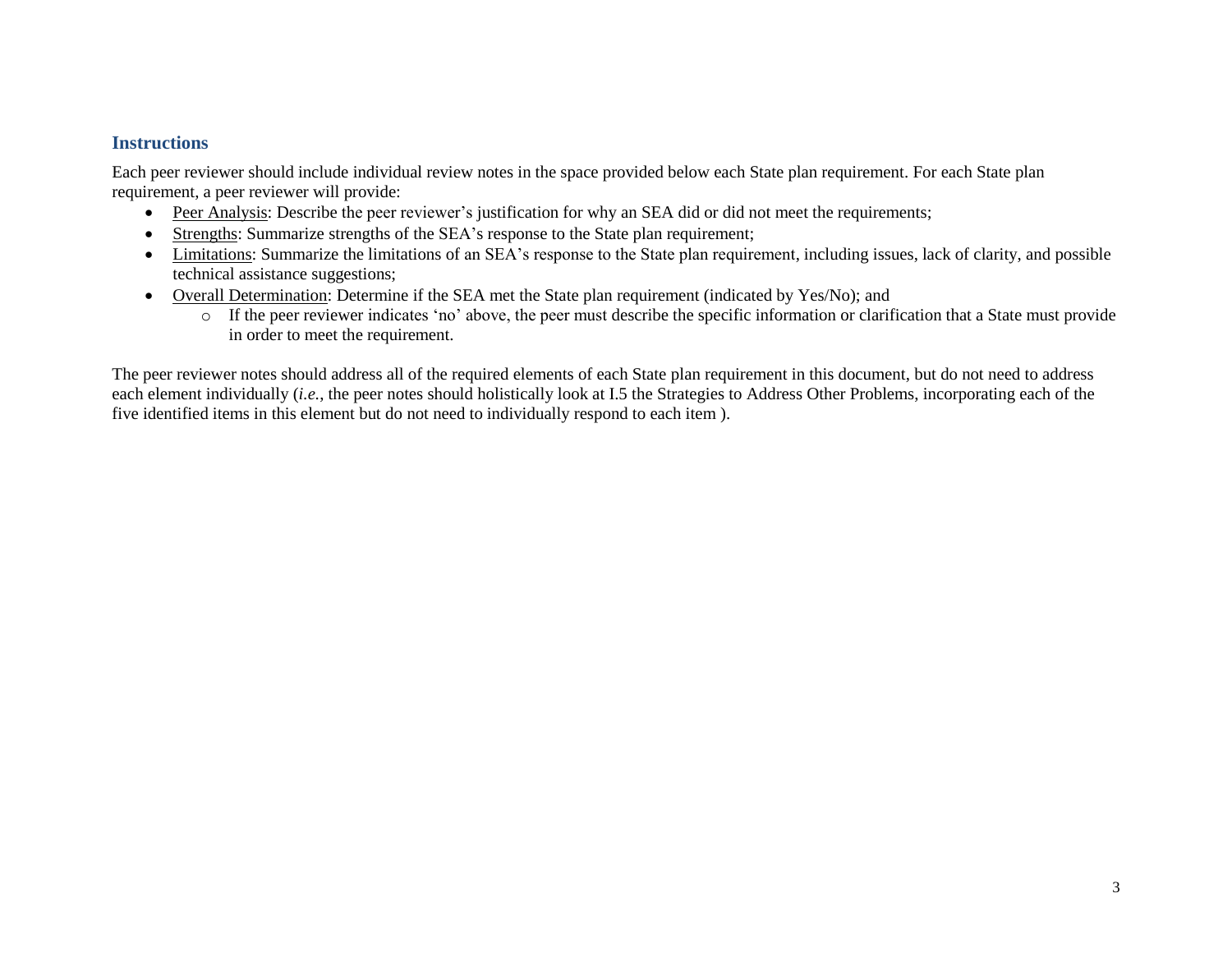# **SECTION I: EDUCATION FOR HOMELESS CHILDREN AND YOUTH PROGRAM, MCKINNEY-VENTO HOMELESS ASSISTANCE ACT, TITLE VII, SUBTITLE B**

#### **I.1: Student Identification (722(g)(1)(B) of the McKinney-Vento Act)**

 **Does the SEA describe the procedures it will use to identify homeless children and youth in the State and to assess their needs?**

|                         | Peer Response                                                                                                           |
|-------------------------|-------------------------------------------------------------------------------------------------------------------------|
| Peer Analysis           | The peer review panel observed that the plan does not describe how the SEA will ensure that LEAs identify               |
|                         | homeless students. Rather, the plan indicates that identification will be the responsibility of the State               |
|                         | Administrative Units (SAUs). The peer review panel observed that irrespective of identification being primarily the     |
|                         | responsibility of the LEAs and/or SAUs, the SEA should describe its activities related to identification, including     |
|                         | how the SEA plans to monitor LEAs for this requirement.                                                                 |
| <b>Strengths</b>        | The peer review panel observed that the SAUs could be used to provide various professional development and              |
|                         | technical assistance opportunities across the State, provided that they are specifically used to do so. It was also     |
|                         | observed that the plan references materials available from NCHE to help with identification.                            |
| Limitations             | The peer review panel observed that the plan does not provide enough information about its program for a reader to      |
|                         | determine whether the SEA has procedures in place that will identify homeless children and youth. Specifically, the     |
|                         | peer review panel observed the following questions were unaddressed in the plan: How will the SAUs determine            |
|                         | eligibility? Do they make the determination and not the LEAs? How does the locally developed informal needs             |
|                         | assessment tool operate? Who develops the tool? Does it differ from LEA to LEA or is it used State-wide?                |
| Did the SEA meet all    | $\Box$ Yes                                                                                                              |
| requirements?           | (3 reviewers)<br>$\boxtimes$ No                                                                                         |
| If no, describe the     | The peer review panel observed that it is unclear from the plan what procedures the SEA and SAUs will implement         |
| specific information or | to identify homeless children and youth. Specifically, the peer review panel observed that the plan should be revised   |
| clarification that an   | so that it answers whether SAUs represent the SEA's EHCY program or whether they work in conjunction with it.           |
| SEA must provide to     | It was observed that the plan should outline the minimum acceptable identification activities expected of all SAUs      |
| fully meet this         | and what the State Coordinator will do to support and monitor them. As one example, the State Coordinator can           |
| requirement             | provide: posters for local distribution to all schools, shelters, and other locations where homeless families and youth |
|                         | might see them; and sample intake and assessment forms that have been vetted for quality. As another example, the       |
|                         | State Coordinator or local liaisons can send information or conduct awareness activities for shelter providers and      |
|                         | social services personnel. Furthermore, the plan could be revised to describe State-level needs assessment activities   |
|                         | that will be conducted to improve program operation and delivery of services.                                           |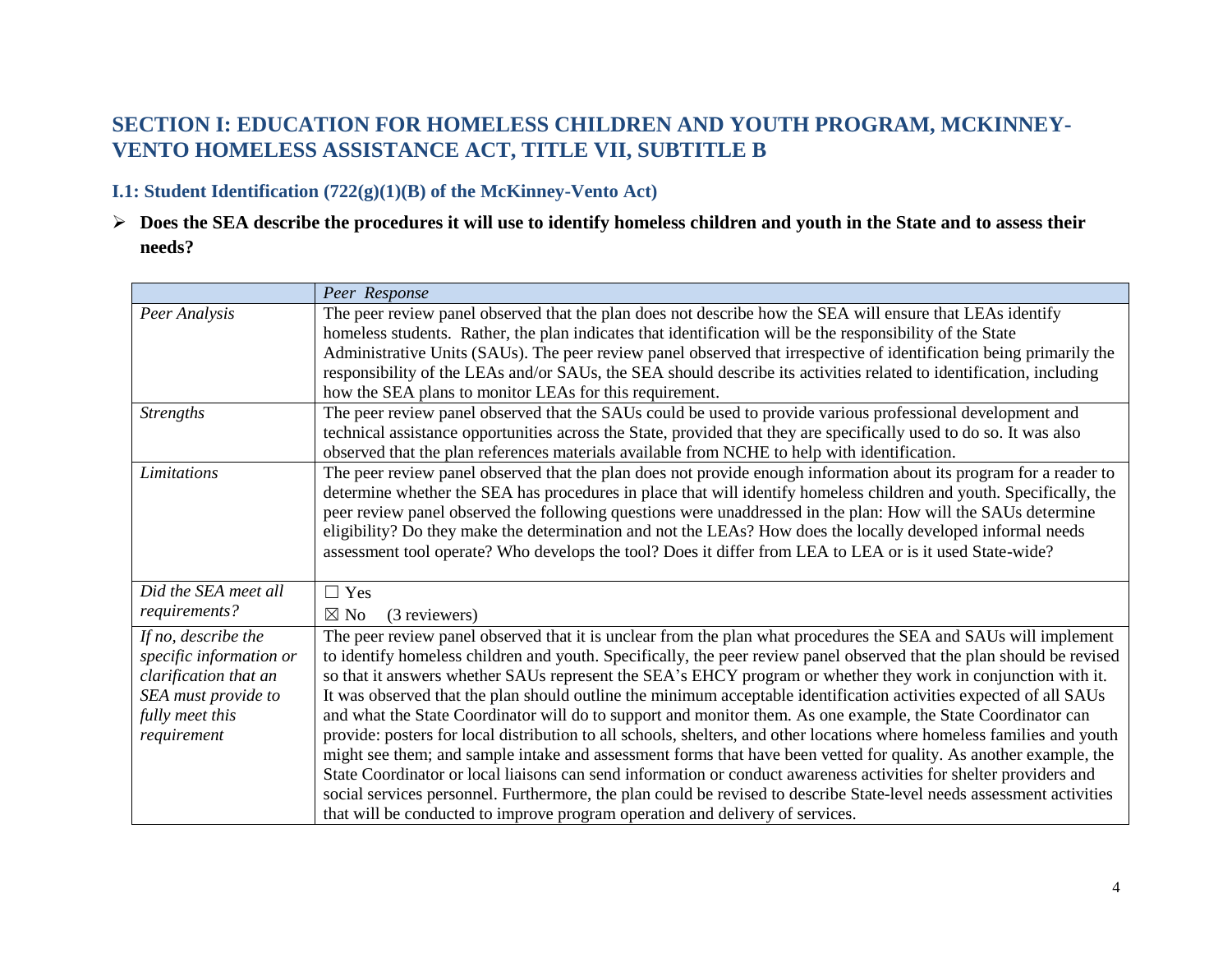# **I.2: Dispute Resolution (722(g)(1)(C) of the McKinney-Vento Act)**

 **Does the SEA describe procedures for the prompt resolution of disputes regarding the educational placement of homeless children and youth?** 

|                         | Peer Response                                                                                                            |
|-------------------------|--------------------------------------------------------------------------------------------------------------------------|
| Peer Analysis           | The peer review panel observed that the plan indicates the SEA has established a dispute resolution procedure, but       |
|                         | it also observed there is no discussion of those procedures in the plan. It was observed that this section of the plan   |
|                         | names the current EHCY program consultant, but does not indicate what will occur once that specific individual is        |
|                         | no longer in the role.                                                                                                   |
| <b>Strengths</b>        | The SEA indicates that it has established a dispute resolution procedure.                                                |
| Limitations             | The peer review panel unanimously agreed that the plan does not describe the SEA's dispute resolution procedures,        |
|                         | therefore making it difficult to determine whether those procedures support the educational placement of homeless        |
|                         | children and youth.                                                                                                      |
| Did the SEA meet all    | $\Box$ Yes                                                                                                               |
| requirements?           | (3 reviewers)<br>$\boxtimes$ No                                                                                          |
| If no, describe the     | The peer review panel unanimously agreed that the plan should be improved to describe the dispute procedure in           |
| specific information or | sufficient detail to determine whether the process is clear, responsibilities are delineated, timelines are appropriate, |
| clarification that an   | and communication procedures are sufficient. The plan should also discuss how local homeless liaisons and other          |
| SEA must provide to     | personnel will be trained on their responsibilities and whether LEA monitoring will examine implementation of the        |
| fully meet this         | State's procedures.                                                                                                      |
| requirement             |                                                                                                                          |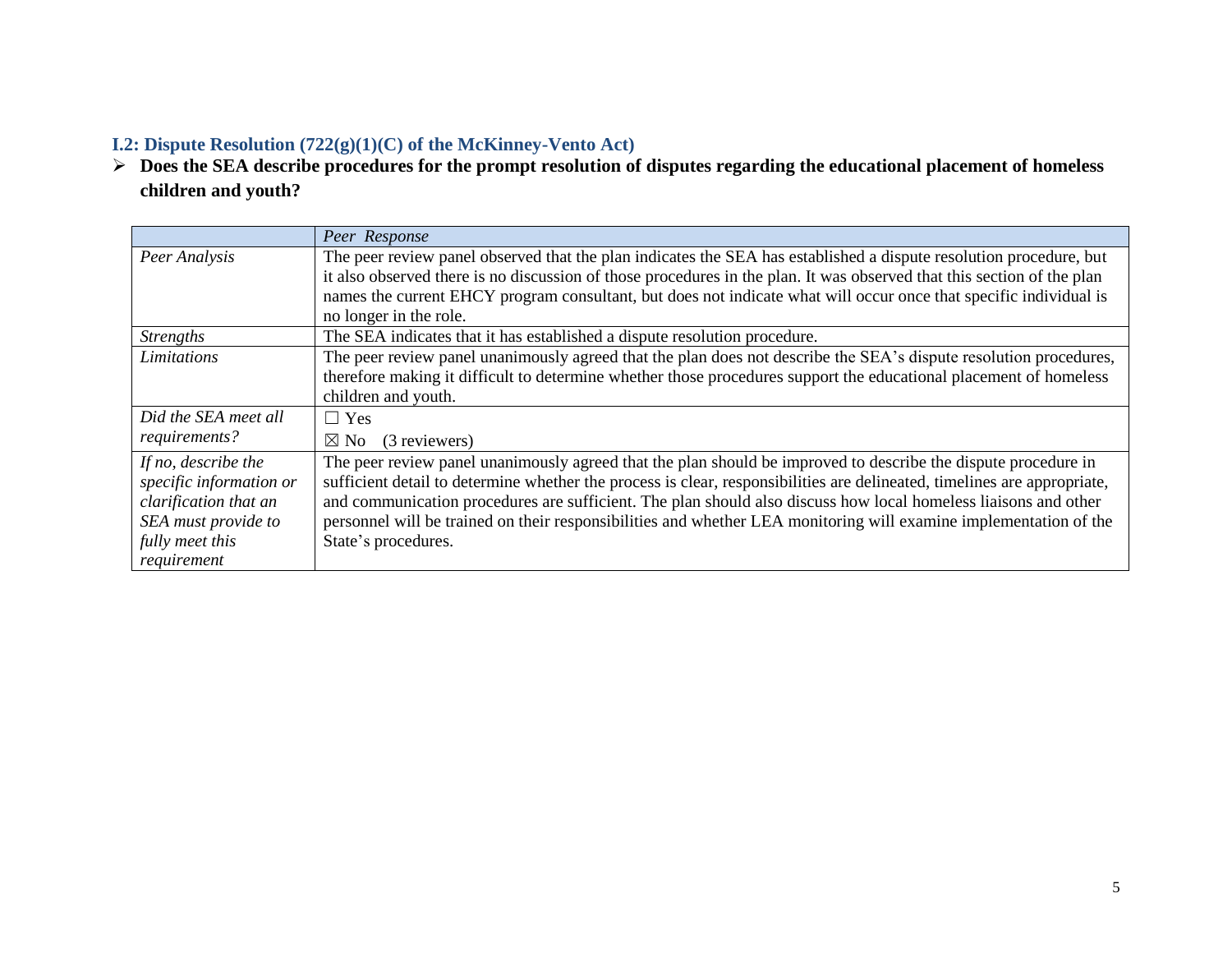### **I.3: Support for School Personnel (722(g)(1)(D) of the McKinney-Vento Act)**

 **Does the SEA describe programs for school personnel (including the LEA liaisons for homeless children and youth, principals and other school leaders, attendance officers, teachers, enrollment personnel, and specialized instructional support personnel) to heighten the awareness of such school personnel of the specific needs of homeless children and youth, including such children and youth who are runaway and homeless youths?**

|                                                                                                                                  | Peer Response                                                                                                                                                                                                                                                                                                                                                                                                                                                                                                                                                                                                                                                                                                                                                                                                                                                                            |
|----------------------------------------------------------------------------------------------------------------------------------|------------------------------------------------------------------------------------------------------------------------------------------------------------------------------------------------------------------------------------------------------------------------------------------------------------------------------------------------------------------------------------------------------------------------------------------------------------------------------------------------------------------------------------------------------------------------------------------------------------------------------------------------------------------------------------------------------------------------------------------------------------------------------------------------------------------------------------------------------------------------------------------|
| Peer Analysis                                                                                                                    | The peer review panel observed that plan describes the trainings that the SEA staff will conduct, including regional<br>trainings that will consist of in-person meetings, webinars, and conferences. However, outside of this description of<br>how trainings will be provided, the plan does not contain a description of how those trainings will be tailored to<br>various audiences or reflect ESSA requirements.                                                                                                                                                                                                                                                                                                                                                                                                                                                                   |
| <b>Strengths</b>                                                                                                                 | Training activities will be conducted throughout the State and that the Student Support team and the McKinney-<br>Vento program staff have what appears to be an ongoing collaboration.                                                                                                                                                                                                                                                                                                                                                                                                                                                                                                                                                                                                                                                                                                  |
| Limitations                                                                                                                      | The peer review panel observed that the plan indicates that all school personnel will receive training, but that the<br>plan lacks a description how the various constituencies will participate in that ongoing professional development.<br>Furthermore, the peer review panel observed that the plan lacks a description of how local homeless liaisons will<br>provide professional development. It was also observed that the plan does not indicate how conducting a needs<br>assessment or utilizing data to guide what topics will be prioritized in the training opportunities. There is no<br>reference in the plan to how the SEA will address changes under ESSA requiring training and documentation for<br>local liaisons and other school personnel.                                                                                                                      |
| Did the SEA meet all<br>requirements?                                                                                            | $\Box$ Yes<br>$\boxtimes$ No (3 reviewers)                                                                                                                                                                                                                                                                                                                                                                                                                                                                                                                                                                                                                                                                                                                                                                                                                                               |
| If no, describe the<br>specific information or<br>clarification that an<br>SEA must provide to<br>fully meet this<br>requirement | The peer review panel unanimously agreed that the plan should be improved to describe all elements in the<br>requirement. For example, the plan should describe professional development programs that discuss runaway and<br>homeless youth. Moreover, the peer review panel observed that the plan could be improved to detail how<br>professional development will be delivered in a manner that ensure participants gain sufficient knowledge relevant<br>to their job roles. The plan could describe the mechanism to document professional development participation,<br>especially by local liaisons, and to include professional development as an element in LEA monitoring.<br>Furthermore, it was observed that if local homeless liaisons are expected to provide professional development to<br>their school personnel, this should be indicated and described in the plan. |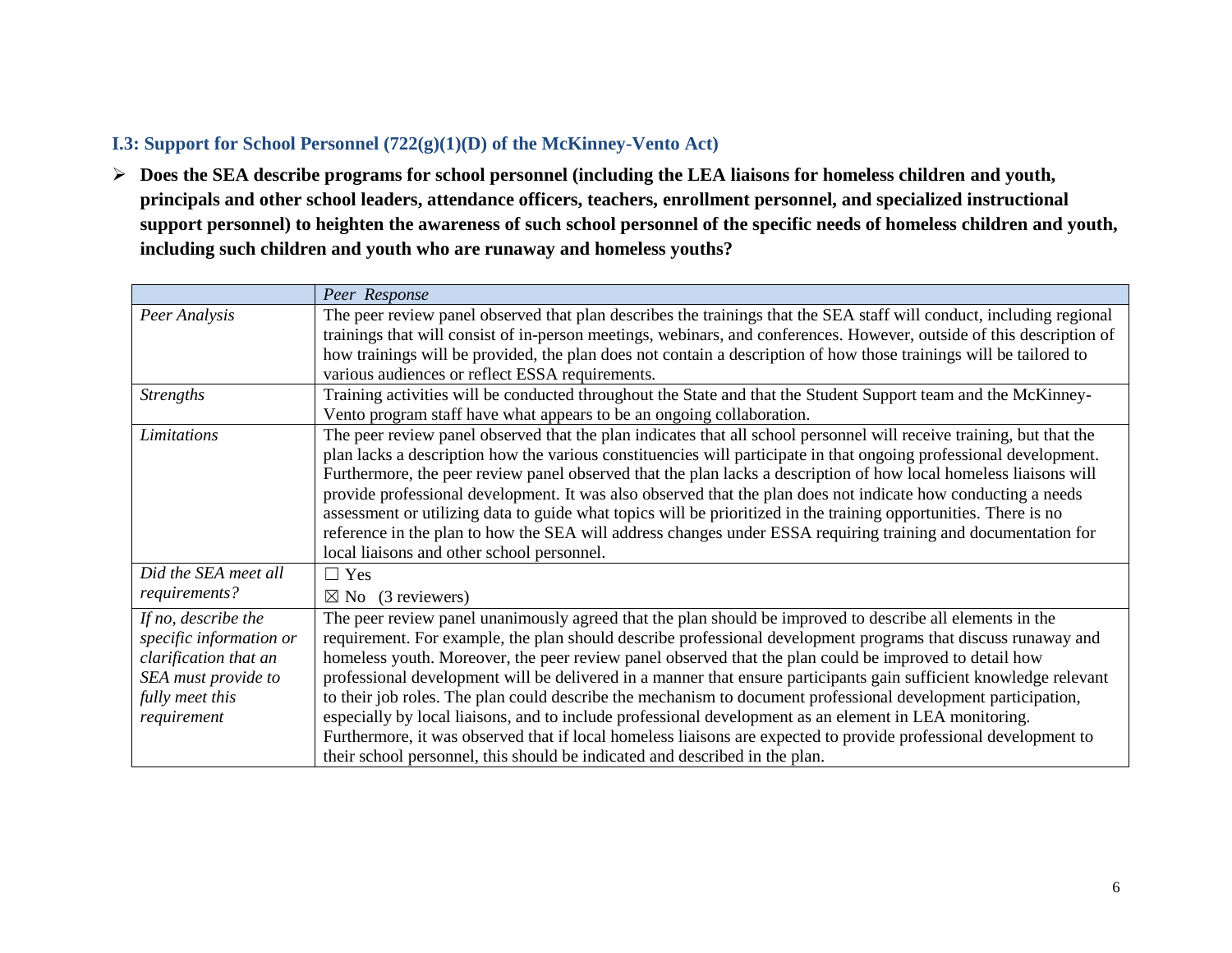# **I.4: Access to Services (722(g)(1)(F) of the McKinney-Vento Act)**

 **Does the SEA describe procedures that ensure that homeless children have access to public preschool programs, administered by the SEA or LEA, as provided to other children?** 

|                         | Peer Response                                                                                                           |
|-------------------------|-------------------------------------------------------------------------------------------------------------------------|
| Peer Analysis           | The peer review panel observed the plan indicates that the SEA does not have a universal public preschool program.      |
|                         | However, it was also observed that the plan does not specify whether individual LEAs possess preschool programs,        |
|                         | and if so, how the SEA will ensure eligible homeless children access them.                                              |
| <b>Strengths</b>        | The plan indicates the SEA will continue to build upon existing collaborations with the Early Childhood Education       |
|                         | Consultant and that it includes information on eligibility of homeless students in the National School Lunch            |
|                         | Program.                                                                                                                |
| Limitations             | The peer review panel observed the plan indicates that the SEA does not possess a universal public preschool            |
|                         | program, but that the plan does not specify whether individual LEAs possess preschool programs, and if so, how the      |
|                         | SEA will ensure eligible homeless children access them. The peer review panel observed that the plan does not           |
|                         | mention monitoring and program review, and that the mention of collaboration is done in a very general way.             |
|                         |                                                                                                                         |
| Did the SEA meet all    | $\Box$ Yes                                                                                                              |
| requirements?           | (3 reviewers)<br>$\boxtimes$ No                                                                                         |
| If no, describe the     | The peer review panel unanimously agreed that the plan should be improved to include a description of the               |
| specific information or | procedures the SEA will use to ensure that homeless children possess access to any public preschool programs            |
| clarification that an   | administered by LEAs. Furthermore, the plan should also include a description of any current and future                 |
| SEA must provide to     | collaboration between the SEA and other early childhood programs. For example, the plan could be improved to            |
| fully meet this         | describe a set of activities to be used, at a minimum, to foster appropriate identification and enrollment of preschool |
| requirement             | children. Furthermore, improvements to the plan can be made to discuss the outcomes expected from the                   |
|                         | collaboration with the early childhood consultant. Finally, it was observed that while there is mention of working      |
|                         | with a consultant, the plan does not specify the use of a contract agreement, scope of work, and expected outcomes      |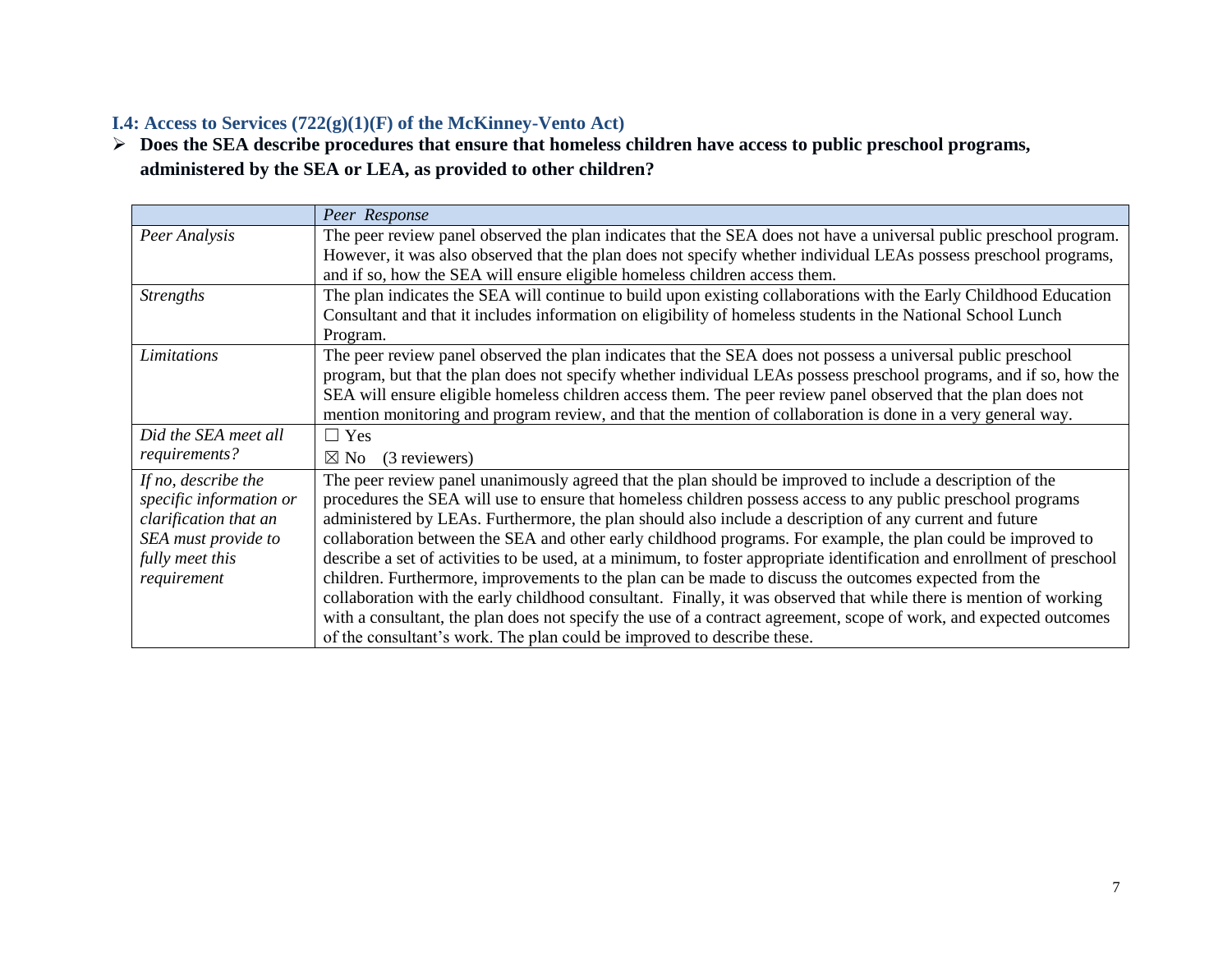**Does the SEA describe procedures that ensure that homeless youth and youth separated from public schools are identified and accorded equal access to appropriate secondary education and support services, including by identifying and removing barriers that prevent youth described in this clause from receiving appropriate credit for full or partial coursework satisfactorily completed while attending a prior school, in accordance with State, local, and school policies?**

|                                                                                                                                  | Peer Response                                                                                                                                                                                                                                                                                                                                                                                                                                                                                                                                                                                                                                                                                                                       |
|----------------------------------------------------------------------------------------------------------------------------------|-------------------------------------------------------------------------------------------------------------------------------------------------------------------------------------------------------------------------------------------------------------------------------------------------------------------------------------------------------------------------------------------------------------------------------------------------------------------------------------------------------------------------------------------------------------------------------------------------------------------------------------------------------------------------------------------------------------------------------------|
| Peer Analysis                                                                                                                    | The peer review panel observed that the plan provides very little information regarding the SEA's procedures to<br>ensure homeless youth and youth separated from public schools are identified and accorded equal access to<br>appropriate secondary education and support services. Specifically, the plan indicates that the SEA works<br>collaboratively with SAUs to ensure local policies are appropriate, but it provides no details about what the<br>collaboration entails. Meanwhile, the plan does not provide details of its general assurance to remove barriers to<br>homeless students.                                                                                                                              |
| <b>Strengths</b>                                                                                                                 | The plan mentions the legal requirement regarding ensuring equal access to homeless students and that the nine<br>SAUs are required to review policies and procedures.                                                                                                                                                                                                                                                                                                                                                                                                                                                                                                                                                              |
| <b>Limitations</b>                                                                                                               | The peer review panel observed the plan does not describe issues that may pose as barriers to homeless students,<br>thereby making it difficult to determine whether the SEA's procedure are sufficient such as when a situation of<br>partial credit accrual arises. The peer review panel unanimously agreed that there are no activities described for<br>helping SAUs engage in appropriate efforts to identify and enroll homeless youth and it could be inferred from<br>reading the plan that the SEA does not possess policies to addressing barriers to credit accrual. If there are State-<br>level policies, no mechanisms are described to how local policies will be reviewed, evaluated and, (if needed)<br>revised.  |
| Did the SEA meet all<br>requirements?                                                                                            | $\Box$ Yes<br>(3 reviewers)<br>$\boxtimes$ No                                                                                                                                                                                                                                                                                                                                                                                                                                                                                                                                                                                                                                                                                       |
| If no, describe the<br>specific information or<br>clarification that an<br>SEA must provide to<br>fully meet this<br>requirement | The peer review panel unanimously agreed that the plan should be improved to describe guidelines, protocols, and<br>procedures of all elements in the requirement. The plan could be improved to describe barriers homeless students<br>may encounter and if such a barrier arises and how the SEA will address them. The plan needs to be more specific<br>about the minimum acceptable identification activities by all districts and what the State Coordinator will do to<br>provide resources, arrange or conduct training for key constituencies, and monitor the outcome of local<br>identification efforts. Furthermore, the plan should be improved to describe local policies and procedures governing<br>credit accrual. |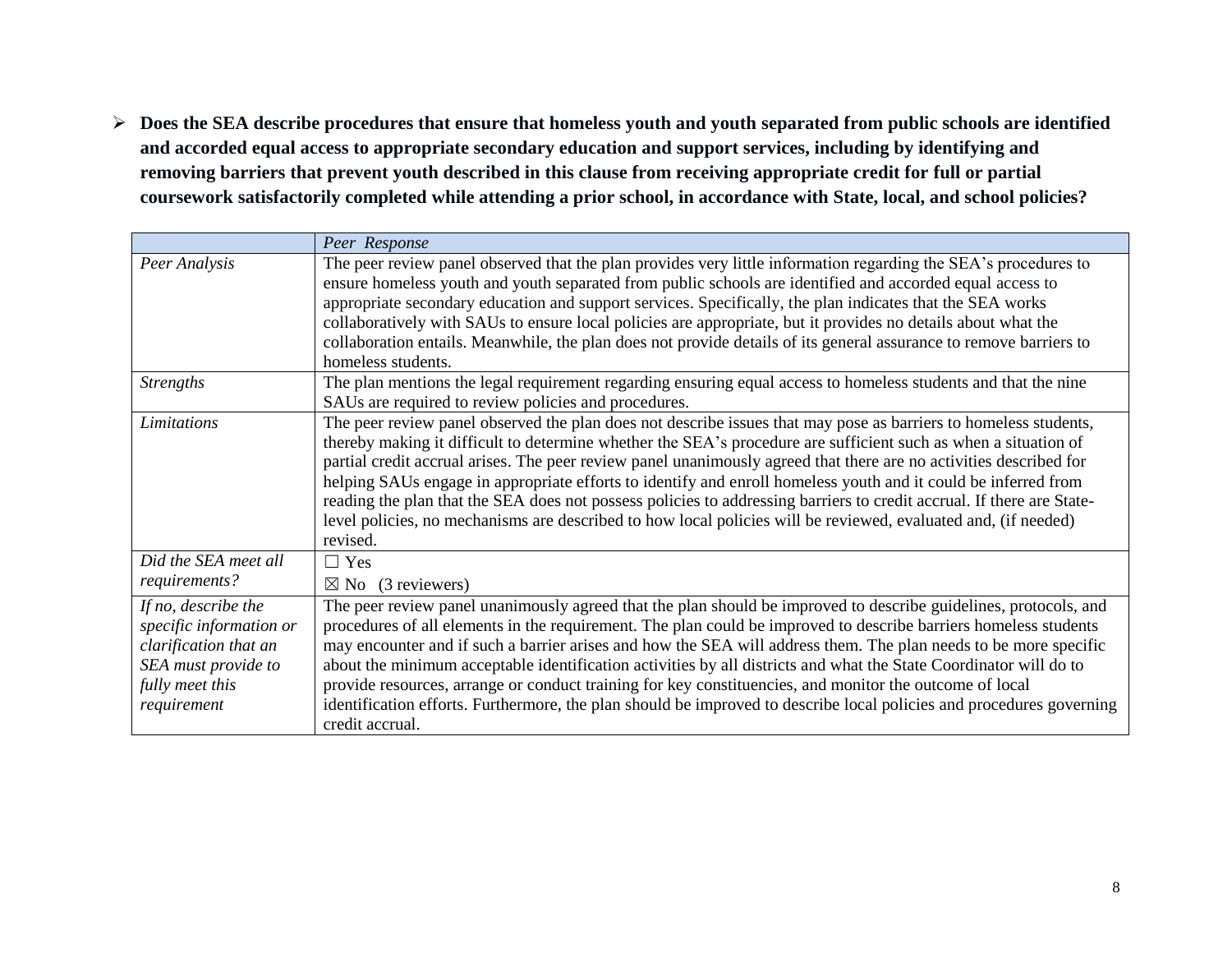**Does the SEA describe procedures that ensure that homeless children and youth who meet the relevant eligibility criteria do not face barriers to accessing academic and extracurricular activities, including magnet school, summer school, career and technical education, advanced placement, online learning, and charter school programs, if such programs are available at the State and local levels?** 

|                         | Peer Response                                                                                                          |
|-------------------------|------------------------------------------------------------------------------------------------------------------------|
| Peer Analysis           | The peer review panel observed that the plan indicates that the SEA will provide training and technical assistance;    |
|                         | however the plan does not describe the procedures related to that assurance. The peer review panel observed that       |
|                         | there is no description of SEA or LEA level policies and procedures that address any of the specific elements within   |
|                         | the requirement, including access to academic and extracurricular activities.                                          |
| <b>Strengths</b>        | The peer review panel observed that the strength of this section of the plan is that it indicates the SEA has a system |
|                         | in place that will address this requirement.                                                                           |
| Limitations             | The peer review panel observed that outside of the indication that the SEA will provide training and technical         |
|                         | assistance on this requirement, there is no description of its procedures that will ensure academic and                |
|                         | extracurricular access to homeless students.                                                                           |
| Did the SEA meet all    | $\Box$ Yes                                                                                                             |
| requirements?           | $\boxtimes$ No<br>(3 reviewers)                                                                                        |
| If no, describe the     | The peer review panel unanimously agreed that the plan should be improved to describe the procedures that the          |
| specific information or | SEA will use to ensure homeless students possess access to academic and extracurricular activities. Furthermore,       |
| clarification that an   | the plan could be improved describing what academic and extracurricular activities are offered and furthermore         |
| SEA must provide to     | provide sufficient level detail so that a reader can determine whether this requirement is met by the described        |
| fully meet this         | procedures.                                                                                                            |
| requirement             |                                                                                                                        |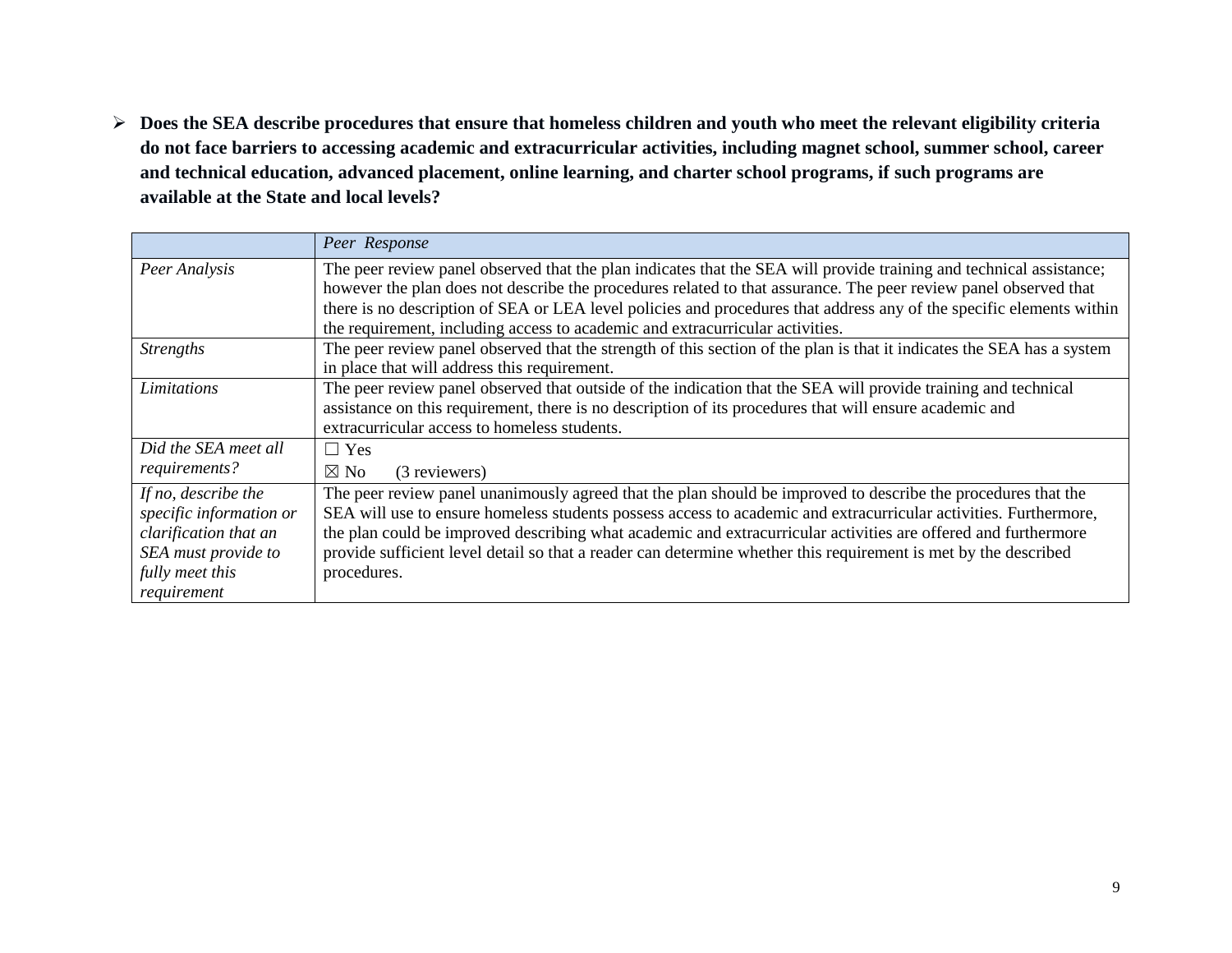### **I.5: Strategies to Address Other Problems (722(g)(1)(H) of the McKinney-Vento Act)**

 **Does the SEA provide strategies to address other problems with respect to the education of homeless children and youth, including problems resulting from enrollment delays that are caused by—(i) requirements of immunization and other required health records; (ii) residency requirements; (iii) lack of birth certificates, school records, or other documentation; (iv) guardianship issues; or (v) uniform or dress code requirements?**

|                         | Peer Response                                                                                                        |
|-------------------------|----------------------------------------------------------------------------------------------------------------------|
| Peer Analysis           | The peer review panel observed that the plan indicates that training and technical assistance will be provided to    |
|                         | ensure problems resulting from enrollment delays are addressed. However, it was also observed the plan does not      |
|                         | provide strategies to address the possible issues enumerated in the requirement or provide an overview of the State  |
|                         | and local policies and procedures that will mitigate enrollment delays.                                              |
| <b>Strengths</b>        | None were identified.                                                                                                |
| Limitations             | The peer review panel observed that plan indicates that training and technical assistance will be provided to ensure |
|                         | that all barriers are removed, but that the plan lacks a description of the strategies the SEA will use to do so.    |
| Did the SEA meet all    | $\Box$ Yes                                                                                                           |
| requirements?           | $\boxtimes$ No<br>(3 reviewers)                                                                                      |
| If no, describe the     | The peer review panel unanimously agreed that the plan should be improved to describe more detailed information      |
| specific information or | regarding the training and technical assistance that will ensure homeless students do not face barriers that disrupt |
| clarification that an   | their education resulting from enrollment delays caused by lack of birth certificates, school records, or other      |
| SEA must provide to     | documentation, guardianship issues, and uniform or dress code requirements.                                          |
| fully meet this         |                                                                                                                      |
| requirement             |                                                                                                                      |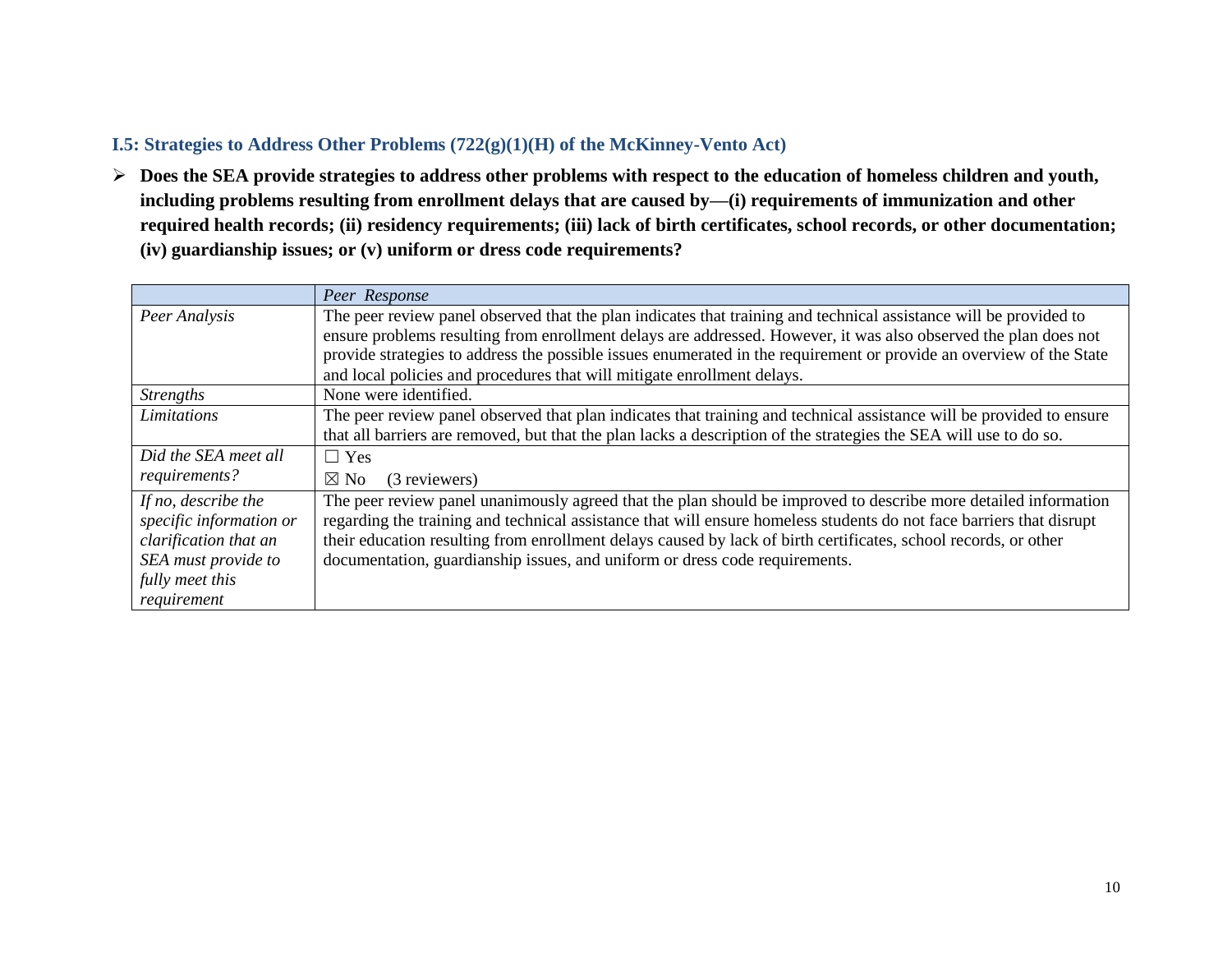#### **I.6: Policies to Remove Barriers (722(g)(1)(I) of the McKinney-Vento Act)**

 **Does the SEA demonstrate that the SEA and LEAs in the State have developed, and shall review and revise, policies to remove barriers to the identification of homeless children and youth, and the enrollment and retention of homeless children and youth in schools in the State, including barriers to enrollment and retention due to outstanding fees or fines, or absences?**

|                                                                                                                                  | Peer Response                                                                                                                                                                                                                                                                                                                                                                                                                                                                                                                                                                                                                                                                                                                                                                         |
|----------------------------------------------------------------------------------------------------------------------------------|---------------------------------------------------------------------------------------------------------------------------------------------------------------------------------------------------------------------------------------------------------------------------------------------------------------------------------------------------------------------------------------------------------------------------------------------------------------------------------------------------------------------------------------------------------------------------------------------------------------------------------------------------------------------------------------------------------------------------------------------------------------------------------------|
| Peer Analysis                                                                                                                    | One member of the peer review panel observed that the plan provides a demonstration of how the SEA will mitigate<br>enrollment and retention barriers through statute and training. While the described training addresses fees and fines,<br>the plan does not demonstrate how these may be addressed in State or local policy. The plan indicates that the State<br>Coordinator reviews statutes and rules, but there is no description of when or how this occurs, either at the State or<br>local level. A second member of the peer review panel observed that the elements listed in this requirement have<br>been demonstrated in the plan and that the training across the State by the SEA assures that LEAs are aware of<br>these requirements and do not pose as barriers. |
| <b>Strengths</b>                                                                                                                 | There was a difference of opinion among the peer review panel with one panelist observing that there were no<br>identifiable strengths of this section of the plan, while two other panelists observed a strength to be that State statute<br>addresses absences and the State Coordinator reviews statute and procedures.                                                                                                                                                                                                                                                                                                                                                                                                                                                            |
| Limitations                                                                                                                      | The peer review panel noted that restating the requirement regarding immediate enrollment does not constitute a<br>plan, but only an expectation that LEAs will follow through. More specifically, it was observed that the plan does<br>not demonstrate how the SEA will ensure LEAs comply.                                                                                                                                                                                                                                                                                                                                                                                                                                                                                         |
| Did the SEA meet all<br>requirements?                                                                                            | (1 reviewer)<br>$\boxtimes$ Yes<br>(2 reviewers)<br>$\boxtimes$ No                                                                                                                                                                                                                                                                                                                                                                                                                                                                                                                                                                                                                                                                                                                    |
| If no, describe the<br>specific information or<br>clarification that an<br>SEA must provide to<br>fully meet this<br>requirement | The peer review panel observed that the plan could be improved to demonstrate how attendance is addressed in<br>State-level statute and policy. The plan could also be improved to demonstrate how State or local policies address<br>other barriers, including identification, enrollment and retention, and fees and fines. The plan should describe the<br>process by which policies are reviewed by the State Coordinator, whether as part of monitoring or by some other<br>established procedure.                                                                                                                                                                                                                                                                               |